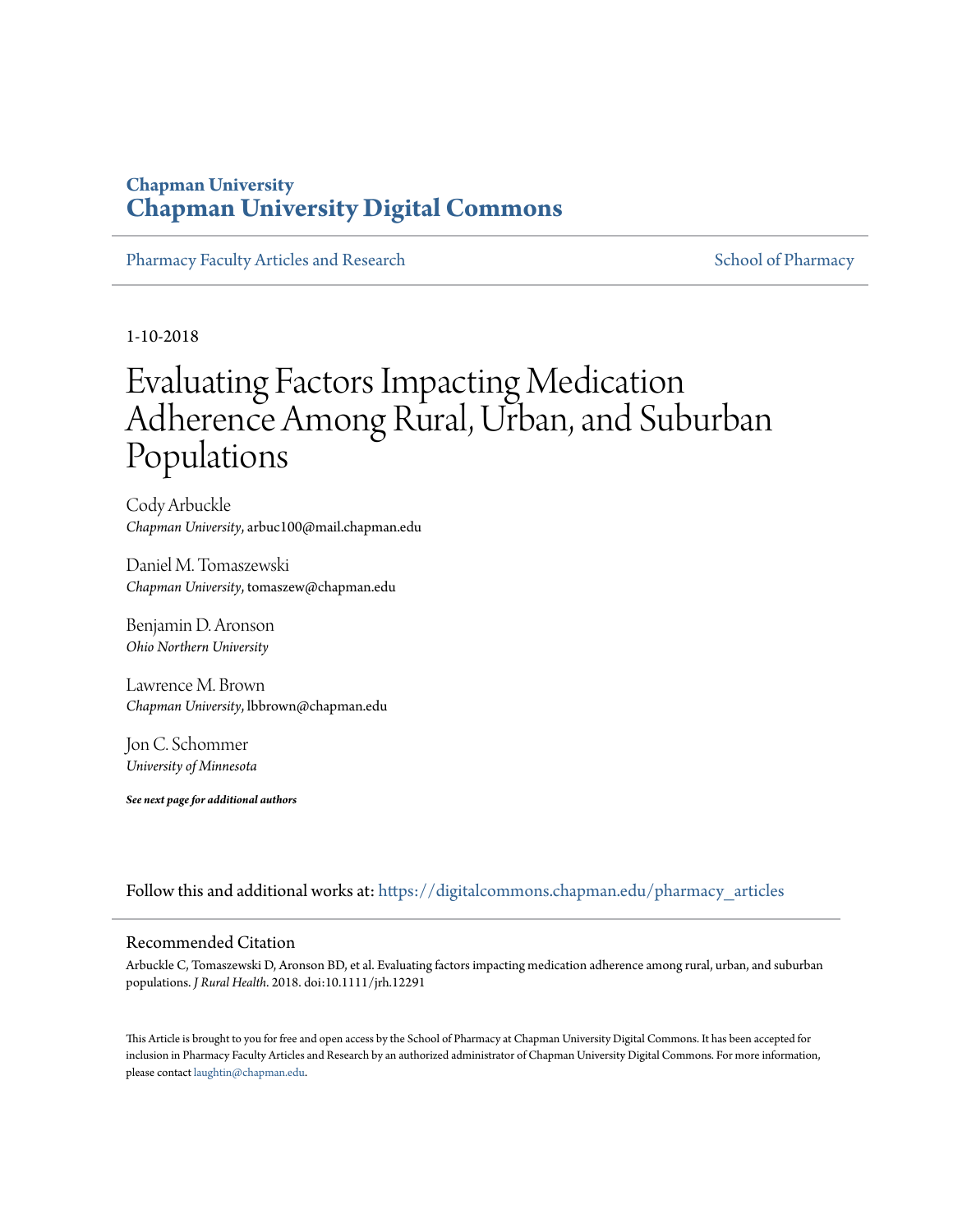## Evaluating Factors Impacting Medication Adherence Among Rural, Urban, and Suburban Populations

## **Comments**

This article was originally published in *Journal of Rural Health* in 2018. [DOI: 10.1111/jrh.12291](https://doi.org/10.1111/jrh.12291)

# **Creative Commons License**<br> **<b>a 0**<br> **a 0**

This work is licensed under a [Creative Commons Attribution 4.0 License.](https://creativecommons.org/licenses/by/4.0/)

**Copyright** The authors

### **Authors**

Cody Arbuckle, Daniel M. Tomaszewski, Benjamin D. Aronson, Lawrence M. Brown, Jon C. Schommer, Donald Morisky, and Erik J. Linstead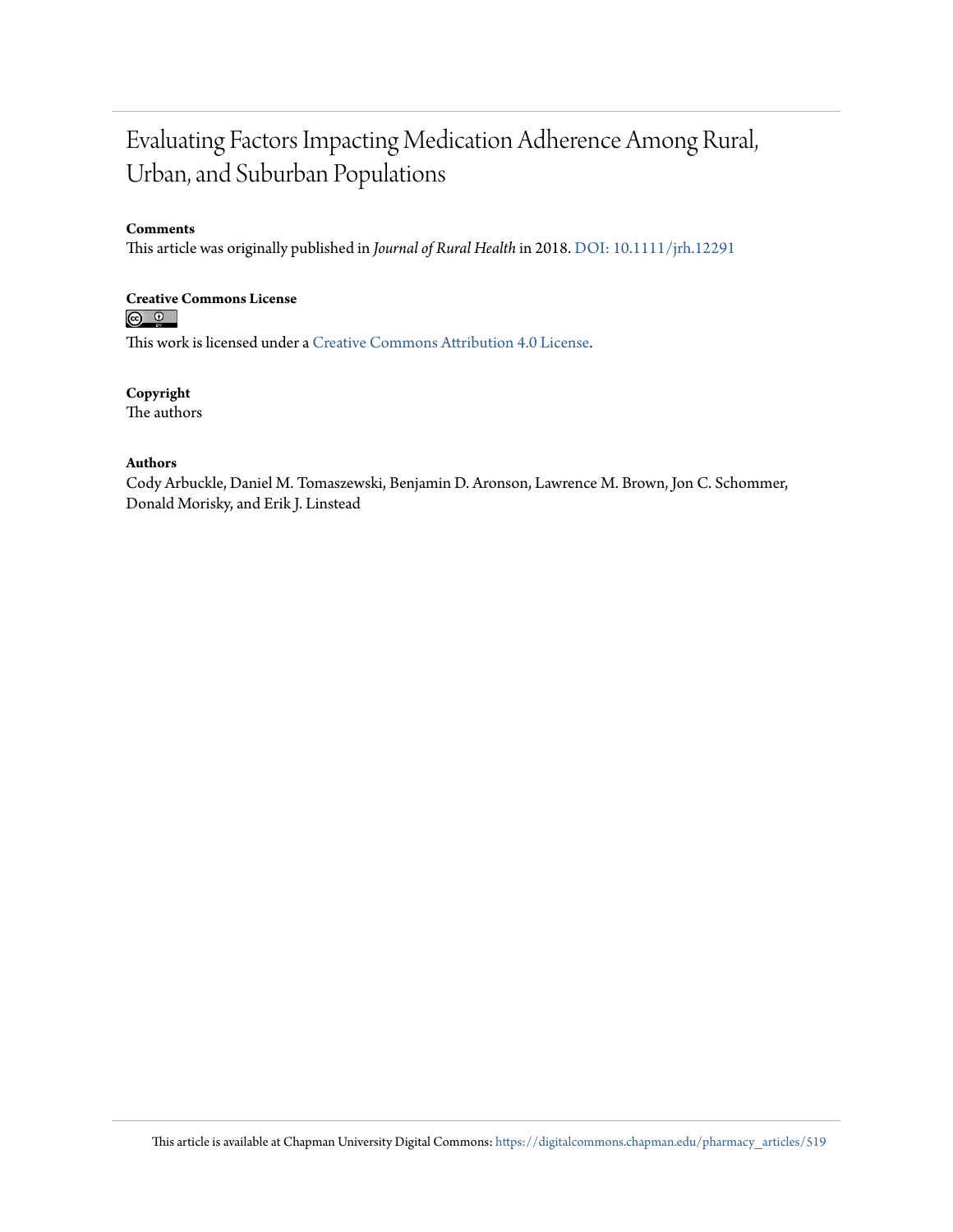

#### ORIGINAL ARTICLE

## **Evaluating Factors Impacting Medication Adherence Among Rural, Urban, and Suburban Populations**

Cody Arbuckle, MS;<sup>1</sup> Daniel Tomaszewski, PharmD, PhD;<sup>2</sup> Benjamin D. Aronson, PharmD, PhD;<sup>3</sup> Lawrence Brown, PharmD, PhD;<sup>2</sup> Jon Schommer, PhD;<sup>4</sup> Donald Morisky, ScD;<sup>5</sup> & Erik Linstead, PhD<sup>1</sup>

1 Mathematics and Computer Science, Schmid College of Science and Technology, Chapman University, Orange, California

2 Department of Biomedical and Pharmaceutical Sciences, School of Pharmacy, Chapman University, Irvine, California

3 Department of Pharmacy Practice, College of Pharmacy, Ohio Northern University, Ada, Ohio

4 Department of Pharmaceutical Care and Health Systems, College of Pharmacy, University of Minnesota, Minneapolis, Minnesota

5 Department of Community Health Sciences, Fielding School of Public Health, University of California, Los Angeles, California

#### **Abstract**

**Disclosures**: Donald Morisky receives a royalty for use of the copyrighted and trademarked MMAS-8.

**Funding**: Jon Schommer received The Peters Institute in Pharmacy Practice Innovation, Endowed Chair Award, which was used to fund this project.

For further information, contact: Daniel Tomaszewski PharmD, PhD, 9401 Jeronimo Rd, Irvine, CA 92618-1908; e-mail: tomaszew@chapman.edu.

doi: 10.1111/jrh.12291

**Purpose:** To evaluate differences in prescription medication adherence rates, as well as influencing factors, in rural and urban adults.

**Methods:** This is a retrospective analysis of the 2015 National Consumer Survey on the Medication Experience and Pharmacists' Role. A total of 26,173 participants completed the survey and provided usable data. Participants using between 1 and 30 prescription medications and living more than 0 miles and up to 200 miles from their nearest pharmacy were selected for the study, resulting in a total of 15,933 participants. Data from the 2010 US Census and Rural Health Research Center were used to determine the population density of each participant's ZIP code. Participant adherence to reported chronic medications was measured based on the 8-item Morisky Medication Adherence Scale (MMAS-8).

**Findings:** Overall adherence rates did not differ significantly between rural and urban adults with average adherence based on MMAS-8 scores of 5.58 and 5.64, respectively  $(P = .253)$ . Age, income, education, male sex, and white race/ethnicity were associated with higher adherence rates. While the overall adherence rates between urban and rural adults were not significantly different, the factors that influenced adherence varied between age-specific population density groupings.

**Conclusion:** These analyses suggest that there is no significant difference in adherence between rural and urban populations; however, the factors contributing to medication adherence may vary based on age and population density. Future adherence intervention methods should be designed with consideration for these individualized factors.

**Key words** access to care, health care access, medication adherence, medication use, pharmacy.

Medication nonadherence is considered one of the greatest modifiable health risks to exist in the United States. Nearly half of all Americans who are prescribed a prescription medication are nonadherent to it.<sup>1</sup> The presence of nonadherence to prescription medications causes poor health-related outcomes. Nonadherence has been shown to increase the likelihood of disease progression, lead to higher utilization of health care services, increase the cost of care, and cause higher mortality rates. $2-9$ 

The cause of nonadherence is complex and there are many factors that have been linked to increasing rates of nonadherence. These include factors related to the cost of the medications, socioeconomic status, and convenience. $10-15$  With increasing rates of poverty

The Journal of Rural Health **00** (2018) 1–8 © 2018 The Authors The Journal of Rural Health published by Wiley Periodicals, Inc. on behalf of National Rural Health Association  $\,$   $\,$   $\,$ This is an open access article under the terms of the Creative Commons Attribution License, which permits use, distribution and reproduction in any medium, provided the original work is properly cited.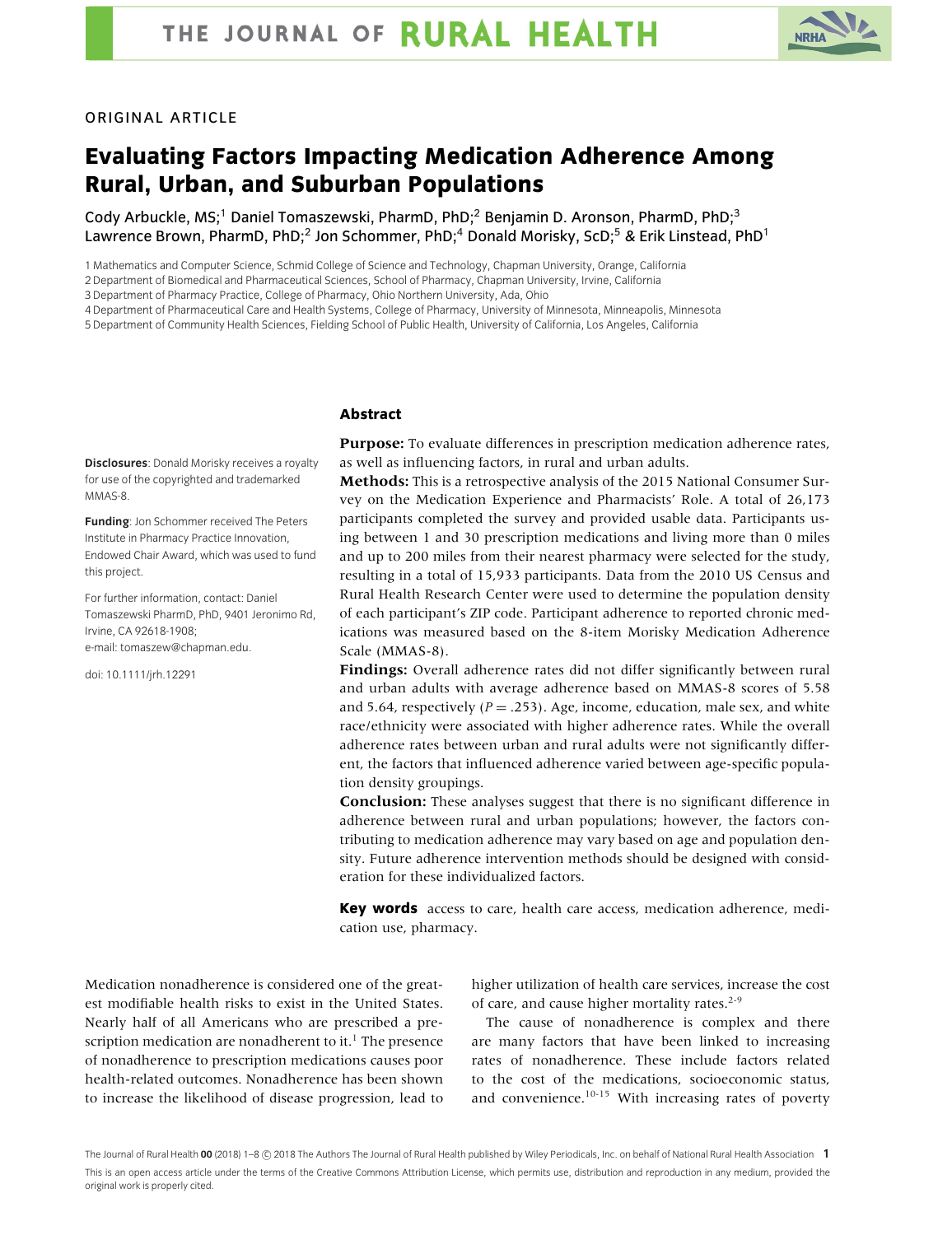among those living in rural areas, overall lower median household income for rural dwellers compared to urban dwellers, reduced rates of insurance coverage for rural dwellers, and increased distance to health care services among individuals living in rural communities, one would assume the risk of nonadherence is increased among those living in rural communities. $16-19$ 

Nearly 50 million individuals are reported to live in rural settings across the United States.<sup>19</sup> Research has continued to show that health-related outcomes are often worse across chronic diseases for individuals living in rural settings.17,20 The cause of these poor outcomes is often the center of debate; however, some studies have suggested that access to health care services and medications may contribute.17,21,22 There has been limited research to assess differences in medication adherence in rural and urban communities.<sup>23</sup> As most chronic conditions are currently treated through the use of chronic prescription medications, it is important to evaluate if differences in the use of prescription medications exist between rural and urban populations.

The objective of this study is to compare adherence rates between rural and urban populations. Additionally, the study evaluates differences between known factors that impact adherence among rural and urban populations.

#### **Methods**

#### **Database**

This study was a retrospective analysis of the 2015 National Consumer Survey on the Medication Experience and Pharmacists' Role. The 2015 National Consumer Survey was conducted using Qualtrics Panels (Qualtrics LLC, Provo, Utah) to provide participant panels and enroll participants based on census statistics for geographic location, age, and gender. Qualtrics Panels is an online sample of study participants maintained by the online survey system, Qualtrics. Participants were recruited online actively by Qualtrics from this sample and results were provided to researchers. All communications to potential participants were delivered electronically. Participation stratification was included to ensure a minimum of 500 respondents from each of the 50 states and the District of Columbia. A total of 26,173 participants completed the study and provided useable data.

#### **Study Population**

The study sample included US residents aged 18 years and older at the time of completion. The data were collected in 2015. The sample included all participants from the original data set, but it was limited to those using prescription medications. Data were restricted to include those using between 1 and 30 prescription medications. Additionally, participants with incomplete responses and those reporting living over 200 miles from the nearest pharmacy or living 0 miles from the nearest pharmacy were excluded from the sample.

#### **Variables**

Adherence to reported chronic medications was measured based on the 8-item Morisky Medication Adherence Scale (MMAS-8). The scale has been proven to be a reliable and valid measure of patient-reported adherence.<sup>24-26</sup> The scoring of responses range from 0 (worse possible adherence score) to 8 (best possible adherence score). The scores for participant MMAS-8 were reported both as raw scores ranging from 0 to 8 and grouped by level of adherence, with those scoring less than 6 being defined as low adherers, those scoring 6 to less than 8 defined as medium adherers, and those scoring 8 as high adherers, as recommended.<sup>24</sup>

Participant-reported ZIP codes were compared to ruralurban commuting area (RUCA) scores compiled by the Rural Health Research Center to assign each participant's population density as rural, suburban, or urban. RUCA scores classify US Census tracts using measures of population density, urbanization, and daily commuting. The latest version of RUCA scoring, based on 2010 Census data, provides a cross-walk between ZIP codes and RUCA score. Participants residing in a ZIP code with a RUCA score of greater than 6 were defined as rural, those with a RUCA score of between 2 and 6 were defined as suburban, and those with a RUCA score of 1 were defined as urban.

An abbreviated version of the Beliefs about Medicines Questionnaire (BMQ) was used to gain participants' perception regarding the necessity of and concerns about medications.27 Individual question responses were used to establish participant harm, overuse, life-saving, and burden belief. Composite scoring for the BMQ was not used as the survey did not include the full BMQ questionnaire, which restricted scoring to responses to individual items. Participants rated agreement with included statements based on a 7-point Likert scale. Based upon the Concerns-Necessity Framework, necessity beliefs have previously been shown to be positively related to medication adherence, while concerns, overuse beliefs, and harm beliefs have been shown to be negatively related.28 Additionally, respondents were also asked to rate their level of agreement using the same Likert scale to the statement, "Purchasing medications causes me financial hardship." This served as the marker for financial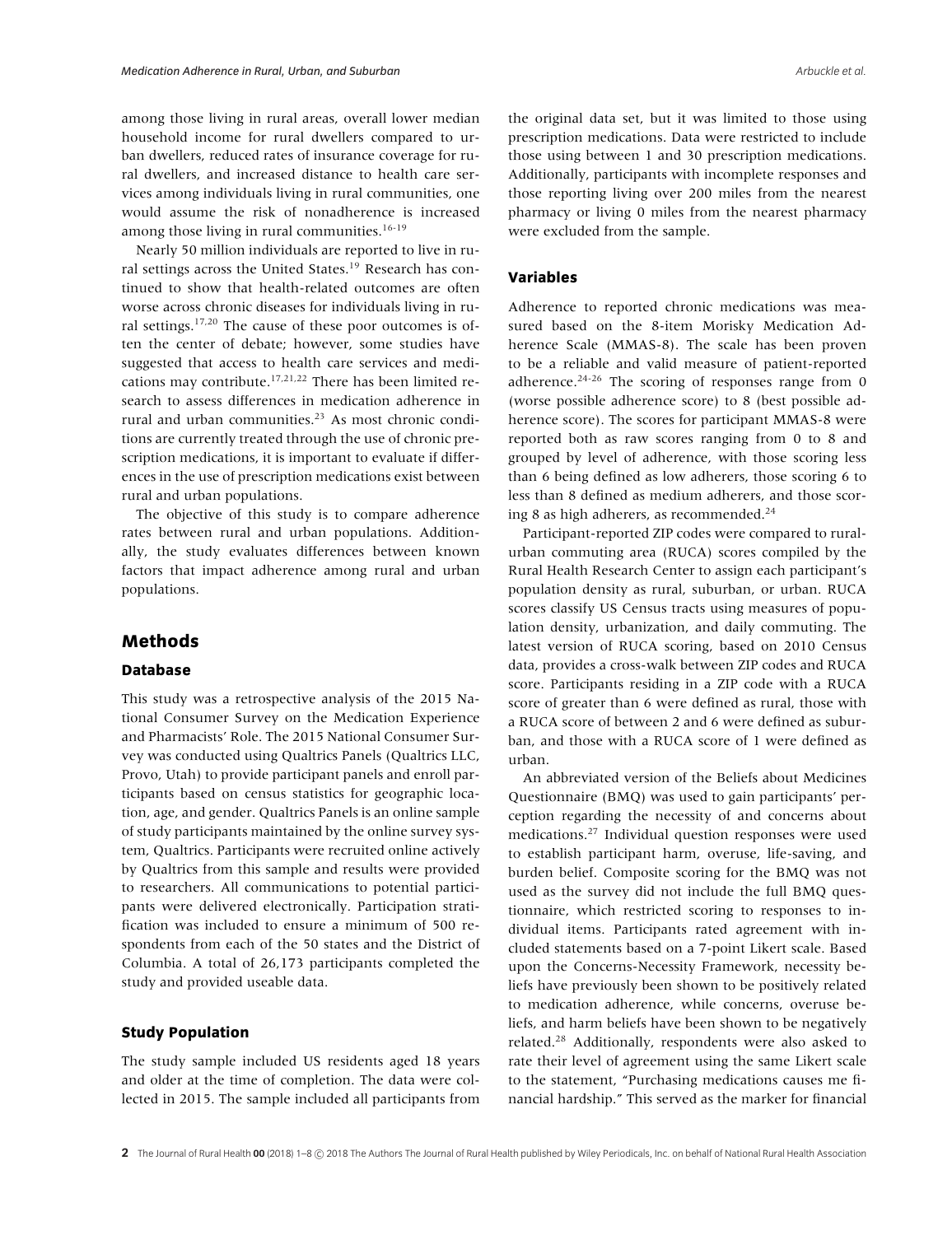hardship, with higher numerical values being associated with greater levels of agreement that purchasing medications cause financial hardship. Participants were also asked to rate their overall health on a 4-point scale, ranging from excellent to poor.

#### **Analysis**

Participant demographics and characteristics, medication adherence, and population density of ZIP code were reported using descriptive statistics. Multivariate regression analyses were used to assess associations between medication adherence (the dependent variable) and education level, household income, medications causing financial hardship, age, self-rated health score, distance to the nearest pharmacy, use of mail order pharmacies, use of the drive-through at their pharmacy, medication burden belief, medication life-saving belief, medication overuse belief, total number of prescription medications taken daily, and medication harm belief (independent variables). All independent variables were added to the models at the same time. Education level, household income, use of mail order pharmacies, and use of a drivethrough at the pharmacy were treated as categorical variables, with lowest level of education and lowest income level serving as the reference level. As it was hypothesized that the importance of these factors differed between rural, suburban, and urban participants, separate models were constructed for each cohort. Additionally, these cohorts were further deconstructed by age groups because of the significant difference in age groupings between cohorts, and regression models were constructed for each subset.

#### **Software**

All participants' records were stored in a relational database using the open-source database software MySQL (v. 5.7.11, Oracle, Redwood Shores, California). All analytics were performed using the open-source statistical computing software R (v 3.2.3, R Foundation, Vienna, Austria).

#### **Results**

Of the 26,173 participants, 16,677 reported taking between 1 and 30 prescription medications. Of those taking prescription medications, a total of 15,933 participants met the additional inclusion criteria. Based on the 2010 RUCA designations, a total of 1,735 participants were rural dwellers, 5,302 were suburban dwellers, and 8,896 urban dwellers.

The demographic makeup of the 3 levels of population density varied significantly, with individuals under the age of 41 making up over 44% of the population for urban centers while this same age group accounted for only 35% of the population in rural areas. Conversely, individuals over the age of 54 accounted for a larger proportion of rural participants, with 44% of them living in rural areas and 37% in urban areas. The difference in the age distribution results in rural areas having an average age of 49.1 years and urban areas having an average age of 46.3 years (*P <* .005; Table 1).

Income distribution was similarly unevenly distributed between the 3 subgroups. The percentage of individuals with a household income of less than \$40,000 per year was greatest among rural participants, compared to suburban and urban areas (54.9%, 46.2%, and 39.7%, respectively). Differences also existed by educational status, sex, and ethnicity. Table 1 provides further demographic information about the participants contained within each group. The overall mean adherence score based on the MMAS-8 was 5.6 (SD = 2.0) for all participants. The mean adherence score was compared for rural, suburban, and urban participants, as was the proportion of participants meeting certain adherence criteria. There was no significant difference between each of the groups based on mean adherence scores (Table 2). Rurality groups had roughly equivalent proportions of individuals classified as low adherence (MMAS-8 *<* 6; rural 49.5%, suburban 50.3%, and urban 50.7%), medium adherence (MMAS- $8 \ge 6$  and  $< 8$ ; rural 27.5%, suburban 28.2%, and urban 28.3%) and high adherence (MMAS-8 = 8; rural 23.1%, suburban 21.6%, and urban 21.0%; Table 2).

Based on subset analyses of each of the designations according to population density, similar adherence scores were also shown between rural, suburban, and urban participants when categorized by other demographic factors. For instance, there were no statistically significant differences in medication adherence scores between rural, urban, and suburban participants when comparing the same age groups, income groups, education level, sex, and ethnicity (Table 3).

A multivariable linear regression was constructed for all participants, as well as separately for rural participants and urban participants (Table 4). The results of the overall and separated rural versus urban regression models showed similarities. However, some factors included in the model had significance only in urban participants and not rural participants, including distance to pharmacy  $(B = -0.01, P < .001)$ , use of mail order pharmacies  $(B = 0.01, P < .001)$ −0.14, *P* = .002), and perceptions of medication-related factors.

To better understand potential differences among various age groups of rural and urban dwellers, a series of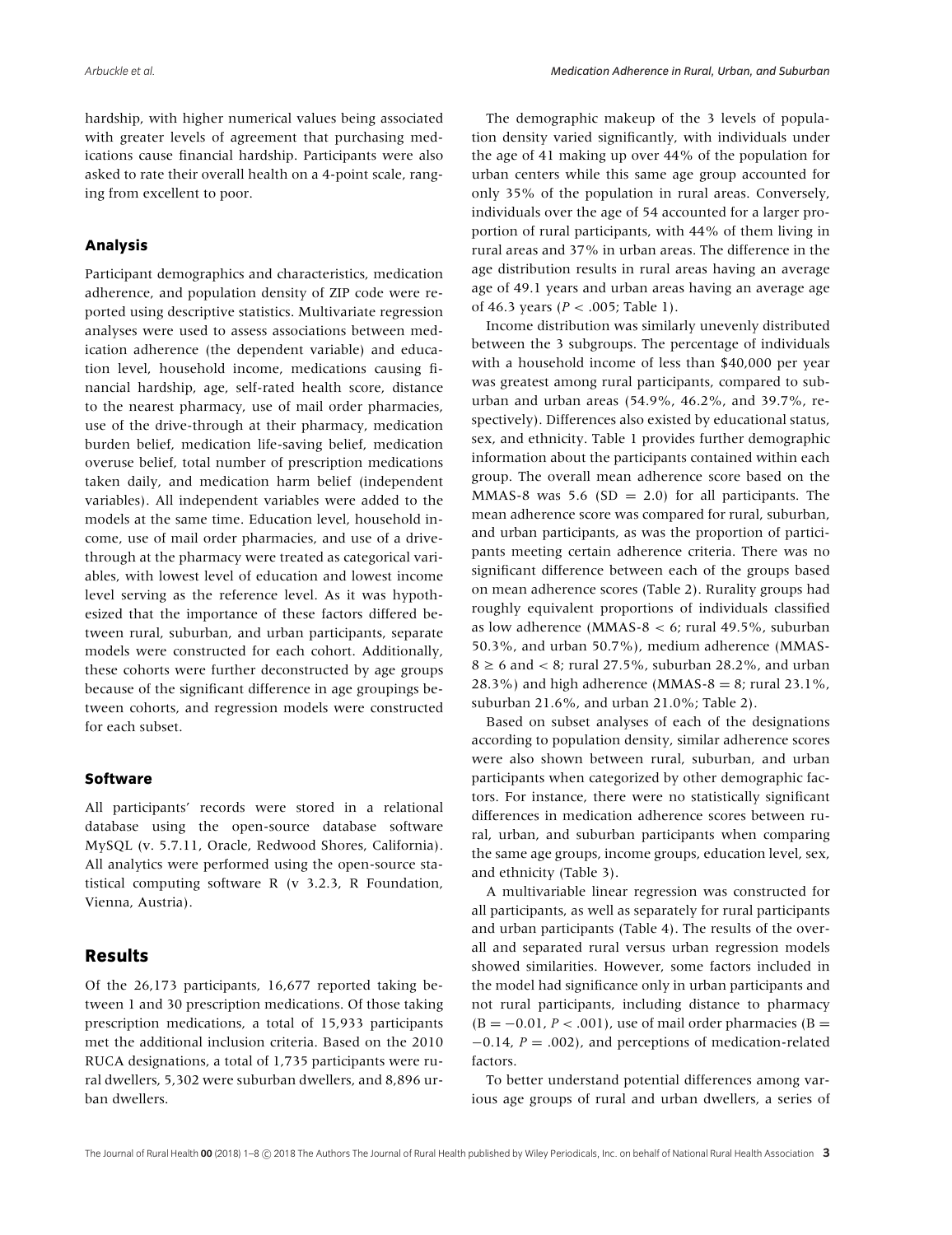|  |  | Table 1 Demographics of Participants, Separated Based on Rural, Suburban, or Urban Dwelling |  |  |
|--|--|---------------------------------------------------------------------------------------------|--|--|
|--|--|---------------------------------------------------------------------------------------------|--|--|

| Variables                             | Rural         | Suburban       | Urban          | Significance <sup>a</sup> |  |
|---------------------------------------|---------------|----------------|----------------|---------------------------|--|
| Total participants                    | 1,735 (10.9%) | 5,302 (33.28%) | 8,896 (55.83%) |                           |  |
| Mean age                              | 49.1          | 47.9           | 46.3           | $-.005$                   |  |
| Mean medication count                 | 3.7           | 3.6            | 3.3            | $-.005$                   |  |
| Age group                             |               |                |                |                           |  |
| 18-29                                 | 245 (14.1%)   | 872 (16.5%)    | 1,832 (20.6%)  | $-.005$                   |  |
| $30 - 41$                             | 357 (20.6%)   | 1,131 (21.3%)  | 2,112 (23.7%)  | < .005                    |  |
| 42-53                                 | 376 (21.7%)   | 1,155 (21.8%)  | 1,642 (18.5%)  | $-.005$                   |  |
| 54-65                                 | 406 (23.4%)   | 1,118 (21.1%)  | 1,590 (17.9%)  | $-.005$                   |  |
| Over 65                               | 351 (20.2%)   | 1,026 (19.4%)  | 1.720 (19.3%)  | .676                      |  |
| Income                                |               |                |                |                           |  |
| Income at or below \$40,000           | 953 (54.9%)   | 2,451 (46.2%)  | 3,528 (39.7%)  | $-.005$                   |  |
| Income between \$41,000 and \$100,000 | 658 (37.9%)   | 2,360 (44.5%)  | 4,193 (47.1%)  | $-.005$                   |  |
| Income over \$100,000                 | 124 (7.2%)    | 491 (9.3%)     | 1,175 (13.2%)  | $-.005$                   |  |
| Education                             |               |                |                |                           |  |
| High school degree or less            | 521 (30.0%)   | 1,283 (24.2%)  | 1,673 (18.8%)  | $-.005$                   |  |
| Some college to bachelor's degree     | 1,052 (60.6%) | 3,463 (65.3%)  | 5,961 (67.0%)  | $-.005$                   |  |
| Advanced degree                       | 162 (9.3%)    | 556 (10.5%)    | 1,262 (14.2%)  | $-.005$                   |  |
| Sex                                   |               |                |                |                           |  |
| Male                                  | 409 (23.6%)   | 1,374 (25.9%)  | 2,585 (29.1%)  | $-.005$                   |  |
| Female                                | 1,326 (76.4%) | 3,928 (74.1%)  | 6,311 (70.9%)  | < .005                    |  |
| Ethnicity                             |               |                |                |                           |  |
| White                                 | 1,594 (91.9%) | 4,681 (88.3%)  | 7,101 (79.8%)  | < .005                    |  |
| Non white                             | 141 (8.1%)    | 621 (11.7%)    | 1,795 (20.2%)  | < .005                    |  |

<sup>a</sup>Significance reported as P values from chi-square difference test.

*P <* .05 considered significant.

**Table 2** Adherence Rates within Rural, Urban, and Suburban Settings

|                                        | Rural ( $N = 1,735$ ) | Suburban ( $N = 5,302$ ) | Urban ( $N = 8,896$ ) | Significance |
|----------------------------------------|-----------------------|--------------------------|-----------------------|--------------|
| Average MMAS-8 score (SD) <sup>a</sup> | 5.64(2.04)            | 5.64(2.02)               | 5.58(2.05)            | .253         |
| Low adherence N $(\%)^b$               | 858 (49.5%)           | 2,664 (50.3%)            | 4,511 (50.7%)         | .604         |
| Medium adherence N $(\%)^b$            | 477 (27.5%)           | 1,493 (28.2%)            | 2,514 (28.3%)         | .809         |
| High adherence N $(\%)^b$              | 400 (23.1%)           | 1.145 (21.6%)            | 1,871 (21.0%)         | .162         |

a Significance reported as P values from Kruskall–Wallis comparing differences between groups.

<sup>b</sup>Significance reported as P values from chi-square difference test.

Use of the MMAS-8 is protected by US copyright laws. Permission for use is required. A license agreement is available from Donald E. Morisky, 294 Lindura Court, Las Vegas, NV 8,9138-4,632; dmorisky@gmail.com.

multivariable linear regression subset analyses were conducted. The results for rural versus urban cohorts based on age groupings (aged 18-41, 42-64, and 65+) can be found in Table 5. According to the regression analysis, factors that are significantly associated with adherence varied dependent on population density and age groupings. Comparing urban and rural while holding age group constant revealed differences and similarities between rural and urban participants. For instance, adherence of rural and urban participants aged 65 and older were both impacted by financial hardship ( $P = .004$ ,  $P < .001$ , respectively) and perception of medication as a burden  $(P =$ .010, *P <* .001, respectively); whereas only the adherence for urban individuals over 65 years of age was impacted

by the use of drive-through pharmacies  $(P < .001)$ , and their overall health ranking  $(P < .001)$ .

### **Discussion**

Among all the different demographic factors, age had the largest impact on adherence with those aged 18-29 reporting an average mean score of 4.85, while those aged 65 and over reported an average adherence score of 6.69, with a higher score equating to better adherence. Additionally, increased income, increased education level, male sex, and white race/ethnicity are all associated with increased adherence for all participants in this study.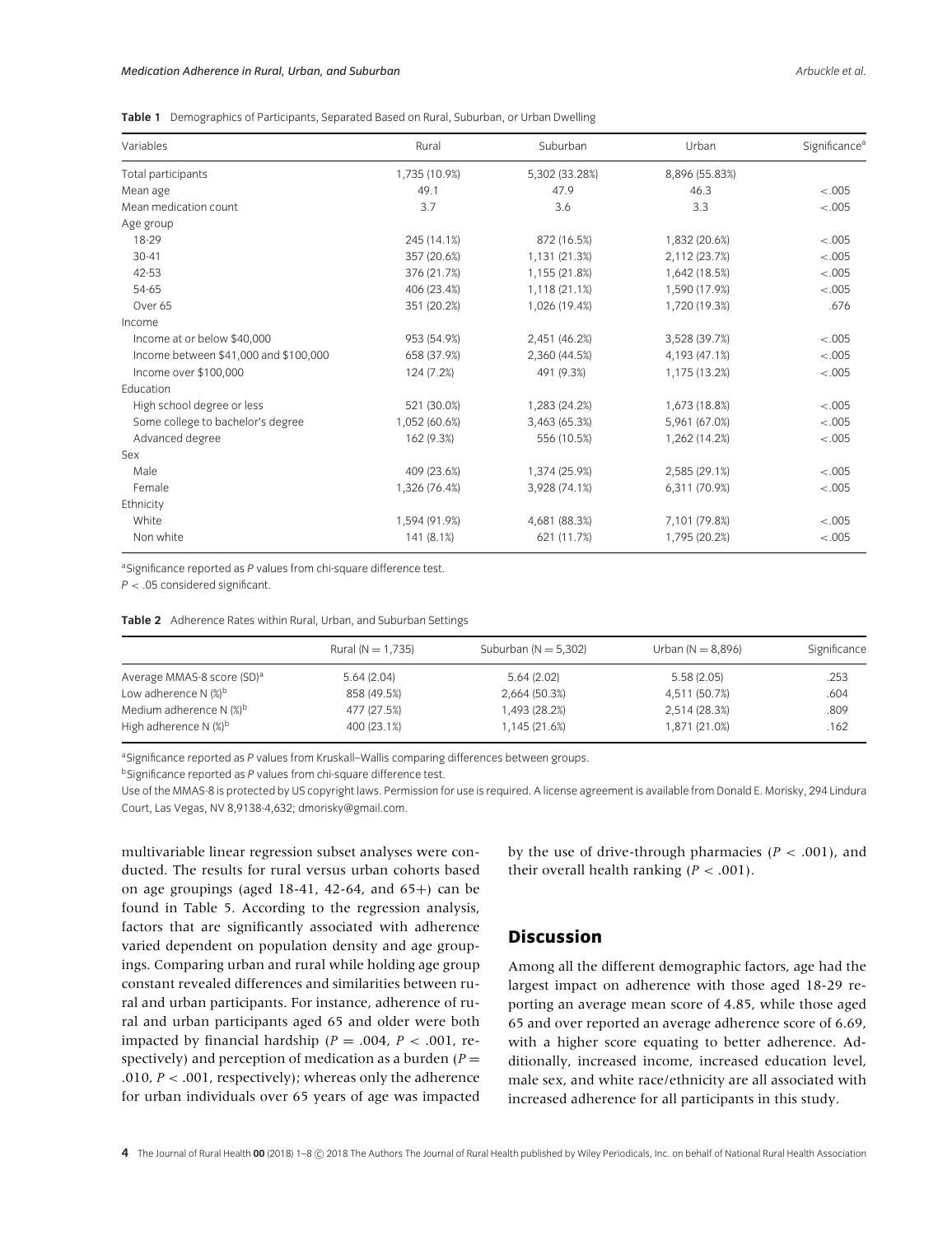|  |  |  |  | Table 3 Adherence Scores among Different Demographic Groups Based on Rural, Suburban, or Urban Dwelling |  |
|--|--|--|--|---------------------------------------------------------------------------------------------------------|--|
|--|--|--|--|---------------------------------------------------------------------------------------------------------|--|

| Variables                             | Rural       | Suburban                                                                                    | Urban       | Overall    |  |
|---------------------------------------|-------------|---------------------------------------------------------------------------------------------|-------------|------------|--|
| Age Group                             |             | Mean MMAS-8 Score (SD) Mean MMAS-8 Score (SD) Mean MMAS-8 Score (SD) Mean MMAS-8 Score (SD) |             |            |  |
| 18-29                                 | 4.86(2.07)  | 4.82(2.12)                                                                                  | 4.85(2.07)  | 4.85(2.09) |  |
| $30 - 41$                             | 4.98(2.21)  | 5.06(2.09)                                                                                  | 5.02(2.12)  | 5.03(2.12) |  |
| 42-53                                 | 5.53(1.99)  | 5.48 (1.98)                                                                                 | 5.50(2.04)  | 5.50(2.01) |  |
| 54-65                                 | 5.97(1.87)  | 6.04(1.78)                                                                                  | 6.04(1.81)  | 6.03(1.81) |  |
| Over 65                               | 6.59(1.54)  | 6.70(1.50)                                                                                  | 6.70(1.50)  | 6.69(1.50) |  |
| Income                                |             |                                                                                             |             |            |  |
| Income at or below \$40,000           | 5.47(2.10)  | 5.46(2.07)                                                                                  | 5.43(2.08)  | 5.45(2.08) |  |
| Income between \$41,000 and \$100,000 | 5.86 (1.96) | 5.75(1.98)                                                                                  | 5.61(2.04)  | 5.68(2.02) |  |
| Income over \$100,000                 | 5.79(1.88)  | 6.01(1.85)                                                                                  | 5.94 (1.92) | 5.95(1.90) |  |
| Education                             |             |                                                                                             |             |            |  |
| High school degree or less            | 5.65(2.05)  | 5.62(2.05)                                                                                  | 5.59(2.05)  | 5.61(2.05) |  |
| Some college to bachelor's degree     | 5.61(2.04)  | 5.61(2.00)                                                                                  | 5.54(2.04)  | 5.57(2.03) |  |
| Advanced degree                       | 5.84 (1.99) | 5.87(2.00)                                                                                  | 5.79(2.08)  | 5.82(2.05) |  |
| Sex                                   |             |                                                                                             |             |            |  |
| Male                                  | 5.85(1.93)  | 5.90(1.94)                                                                                  | 5.69(2.06)  | 5.77(2.02) |  |
| Female                                | 5.58(2.07)  | 5.54(2.04)                                                                                  | 5.54(2.04)  | 5.55(2.04) |  |
| Ethnicity                             |             |                                                                                             |             |            |  |
| White                                 | 5.71(2.01)  | 5.72(1.99)                                                                                  | 5.72(2.01)  | 5.72(2.00) |  |
| Other                                 | 4.86(2.23)  | 5.03(2.14)                                                                                  | 5.06(2.13)  | 5.04(2.14) |  |

Initial interpretation of the data suggests that medication use and adherence is the same between rural, suburban, and urban individuals. This is, however, complicated by the fact that participant demographics and general characteristics are different between each of these groups. Previous research has established positive relationships with age and female sex with increased adherence to prescription medications. With the rural group of participants being significantly older and having a larger proportion of females than suburban and urban participants, one would assume that the rural group would have increased adherence rates.<sup>29,30</sup> This is, however, counterbalanced by the fact the rural participants reported lower income levels and an increased distance to the nearest pharmacy, which are associated with lower levels of medication adherence.

Based on separate regression analyses for rural and urban participants, the demographic and belief factors impacting adherence between rural and urban participants vary (Tables 4 and 5). Adherence for rural participants over the age of 65 was negatively influenced by financial hardship of medications, whereas adherence for these individuals was positively impacted by perceptions of medication burden. Alternatively, adherence for urban participants over the age of 65 was negatively impacted by financial hardship, use of drive-through pharmacies, and overall health ratings, but adherence was positively affected by perceptions of medication burden.

Additionally, differences between factors that impact adherence among different age groups of rural partici-

pants were shown. For instance, adherence for individuals aged 18-41 and 42-65 was impacted by overall health score and use of drive-through pharmacies, while these 2 variables were not related to adherence of rural participants older than 65. The differential relationship between self-rated health status and adherence based on age of rural participants may suggest that younger rural participants with worse perceived health place increased importance on adhering to their medication.

Financial hardship was shown to negatively impact adherence across all age groups, regardless of being identified as urban or rural dwellers. Although this factor impacts medication for participants from all population densities, it was hypothesized that this would be of greater importance for rural participants, considering the higher levels of poverty and lower median household incomes reported in rural areas compared to urban areas.<sup>31</sup> This was, however, not supported by the results of this study, which suggested financial hardship was equally impactful for urban and rural dwellers. It is important to note that the negative correlation between financial hardship and adherence should be interpreted as higher levels of agreement that medications cause financial hardship is associated with lower MMAS-8 scores, which equates to worse adherence. Similarly, the use of a drive-through at the pharmacy was associated with worse adherence, hence, the negative beta coefficient reported in Table 4. However, this study is not able to determine if these relationships are causative in nature. Additional research is needed to evaluate this further.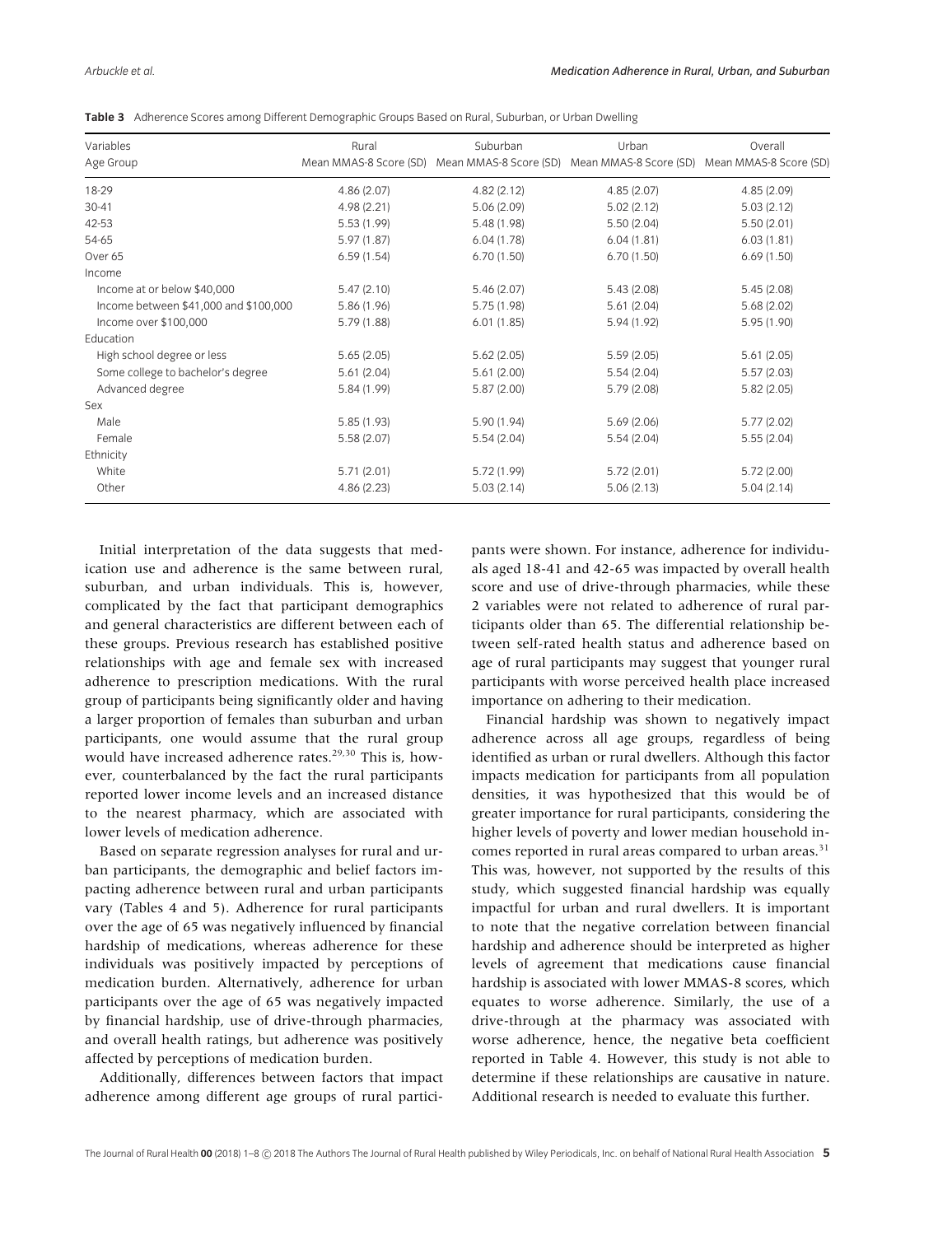|  | Table 4 Linear Regression of MMAS-8 Scores in Total Participant Population and Separated by Urban and Rural Population Densities |  |  |  |
|--|----------------------------------------------------------------------------------------------------------------------------------|--|--|--|
|--|----------------------------------------------------------------------------------------------------------------------------------|--|--|--|

|                                        | All Participants |                |         | All Rural Participants | All Urban Participants |                |  |
|----------------------------------------|------------------|----------------|---------|------------------------|------------------------|----------------|--|
|                                        | $B^*$            | $\overline{P}$ | $B^*$   | P                      | $B^*$                  | $\overline{P}$ |  |
| (Intercept)                            | 4.17             | $-.001$        | 4.17    | $-.001$                | 4.27                   | $-.001$        |  |
| Education level <sup>a</sup>           | $-0.07$          | 0.004          | $-0.09$ | 0.269                  | $-0.05$                | 0.128          |  |
| Household income <sup>a</sup>          | 0.06             | 0.011          | 0.06    | 0.457                  | 0.06                   | 0.052          |  |
| Financial hardship <sup>b</sup>        | $-0.16$          | $-.001$        | $-0.16$ | $-.001$                | $-0.16$                | $-.001$        |  |
| Age                                    | 0.04             | $-.001$        | 0.04    | $-.001$                | 0.04                   | $-.001$        |  |
| Overall health                         | $-0.43$          | $-.001$        | $-0.41$ | $-.001$                | $-0.45$                | $-.001$        |  |
| <b>Distance</b>                        | 0.00             | 0.106          | 0.00    | 0.062                  | $-0.01$                | $-.001$        |  |
| Mail order pharmacy usage <sup>c</sup> | $-0.08$          | 0.019          | $-0.05$ | 0.664                  | $-0.14$                | 0.002          |  |
| Drive-through usage <sup>c</sup>       | $-0.30$          | $-.001$        | $-0.35$ | $-.001$                | $-0.32$                | $-.001$        |  |
| Burden                                 | 0.18             | $-.001$        | 0.21    | $-.001$                | 0.18                   | $-.001$        |  |
| Life-saving                            | 0.04             | $-.001$        | 0.06    | 0.026                  | 0.05                   | $-.001$        |  |
| Overprescribed                         | 0.05             | $-.001$        | 0.07    | 0.064                  | 0.05                   | $-.001$        |  |
| Harm                                   | 0.10             | $-.001$        | 0.04    | 0.298                  | 0.09                   | $-.001$        |  |
| Number of prescription medications     | $-0.02$          | 0.002          | $-0.04$ | 0.016                  | $-0.02$                | 0.029          |  |
| Observations                           |                  | 15,933         | 1,735   |                        | 8,896                  |                |  |
| $R^2$ /adj. $R^2$                      |                  | .224/.223      |         | .215/.209              |                        | .232/.231      |  |

∗Beta-coefficients reporting negative values indicate a negative association with adherence.

aEducation level and household income were input using categorical values, with lowest education level and lowest household income category serving as the reference level.

bFinancial hardship was input as a continuous variable, with higher values relating to increased level of agreement of financial hardship caused by medications.

cFactors reported categorically with no serving as the reference level.

|  | Table 5 Subset Multilinear Regression Analysis for Rural and Urban Participants Based on Age Groups |
|--|-----------------------------------------------------------------------------------------------------|
|  |                                                                                                     |

|                                    | <b>Rural 18-41</b> |                |         | <b>Urban 18-41</b> |         | <b>Rural 42-65</b> |         | Urban 42-65  |         | Rural $65+$  |         | Urban $65+$ |  |
|------------------------------------|--------------------|----------------|---------|--------------------|---------|--------------------|---------|--------------|---------|--------------|---------|-------------|--|
|                                    | B                  | $\overline{P}$ | B       | $\overline{P}$     | B       | $\overline{P}$     | B       | $\mathsf{P}$ | B       | $\mathsf{P}$ | B       | P           |  |
| (Intercept)                        | 5.26               | $-.001$        | 5.58    | $-.001$            | 6.43    | $-.001$            | 5.93    | $-.001$      | 6.29    | $-.001$      | 6.53    | $-.001$     |  |
| <b>Education level</b>             | 0.04               | .787           | $-0.01$ | .883               | $-0.30$ | .009               | $-0.10$ | .090         | 0.26    | .050         | 0.03    | .552        |  |
| Household income                   | 0.25               | .098           | 0.13    | .013               | 0.01    | .950               | 0.07    | .143         | $-0.20$ | .161         | $-0.02$ | .755        |  |
| Financial hardship                 | $-0.18$            | $-.001$        | $-0.19$ | $-.001$            | $-0.18$ | $-.001$            | $-0.15$ | $-.001$      | $-0.15$ | .004         | $-0.12$ | $-.001$     |  |
| Overall health                     | $-0.61$            | $-.001$        | $-0.52$ | $-.001$            | $-0.36$ | $-.001$            | $-0.43$ | $-.001$      | $-0.15$ | .272         | $-0.24$ | $-.001$     |  |
| Distance                           | 0.01               | .081           | $-0.01$ | .002               | 0.01    | .006               | $-0.01$ | .031         | $-0.01$ | .074         | $-0.01$ | .169        |  |
| Mail order pharmacy usage          | $-0.25$            | .317           | $-0.45$ | $-.001$            | $-0.08$ | .622               | 0.19    | .014         | 0.13    | .423         | $-0.08$ | .240        |  |
| Drive-through usage                | $-0.42$            | .014           | $-0.34$ | $-.001$            | $-0.39$ | .010               | $-0.30$ | $-.001$      | $-0.24$ | .276         | $-0.35$ | $-.001$     |  |
| Burden                             | 0.25               | $-.001$        | 0.16    | $-.001$            | 0.22    | $-.001$            | 0.23    | $-.001$      | 0.16    | .010         | 0.17    | $-.001$     |  |
| Life-saving                        | 0.09               | .060           | 0.07    | $-.001$            | 0.06    | .161               | 0.03    | .172         | 0.07    | .245         | 0.05    | .057        |  |
| Overprescribed                     | 0.08               | .190           | 0.05    | .074               | 0.07    | .205               | 0.05    | .056         | $-0.08$ | .295         | 0.06    | .051        |  |
| Harm                               | $-0.03$            | .646           | 0.09    | $-.001$            | 0.05    | .375               | 0.08    | .005         | 0.14    | .059         | 0.04    | .216        |  |
| Number of prescription medications | $-0.01$            | .819           | $-0.03$ | .030               | $-0.05$ | .037               | 0.01    | .650         | $-0.06$ | .057         | $-0.03$ | .032        |  |
| Observations                       |                    | 602            | 3,944   |                    |         | 782                | 3,232   |              | 351     |              | 1,720   |             |  |
| $R^2$ /adj. $R^2$                  |                    | .151/.134      |         | .147/0.144         |         | .152/.139          |         | .134/.130    |         | .139/.109    |         | .138/.132   |  |

#### **Limitations**

This study had a number of limitations that the authors wish to describe. First, data collection was conducted electronically, which requires individuals to have internet and computer access to enroll in the study. This may have been a limiting factor for both older populations and those living in more rural areas. Second, the use of a self-reported adherence scale, such as the MMAS-8, does limit the researchers' ability to verify the accuracy of the levels of adherence reported. The MMAS-8 has been widely used and validated, but self-reporting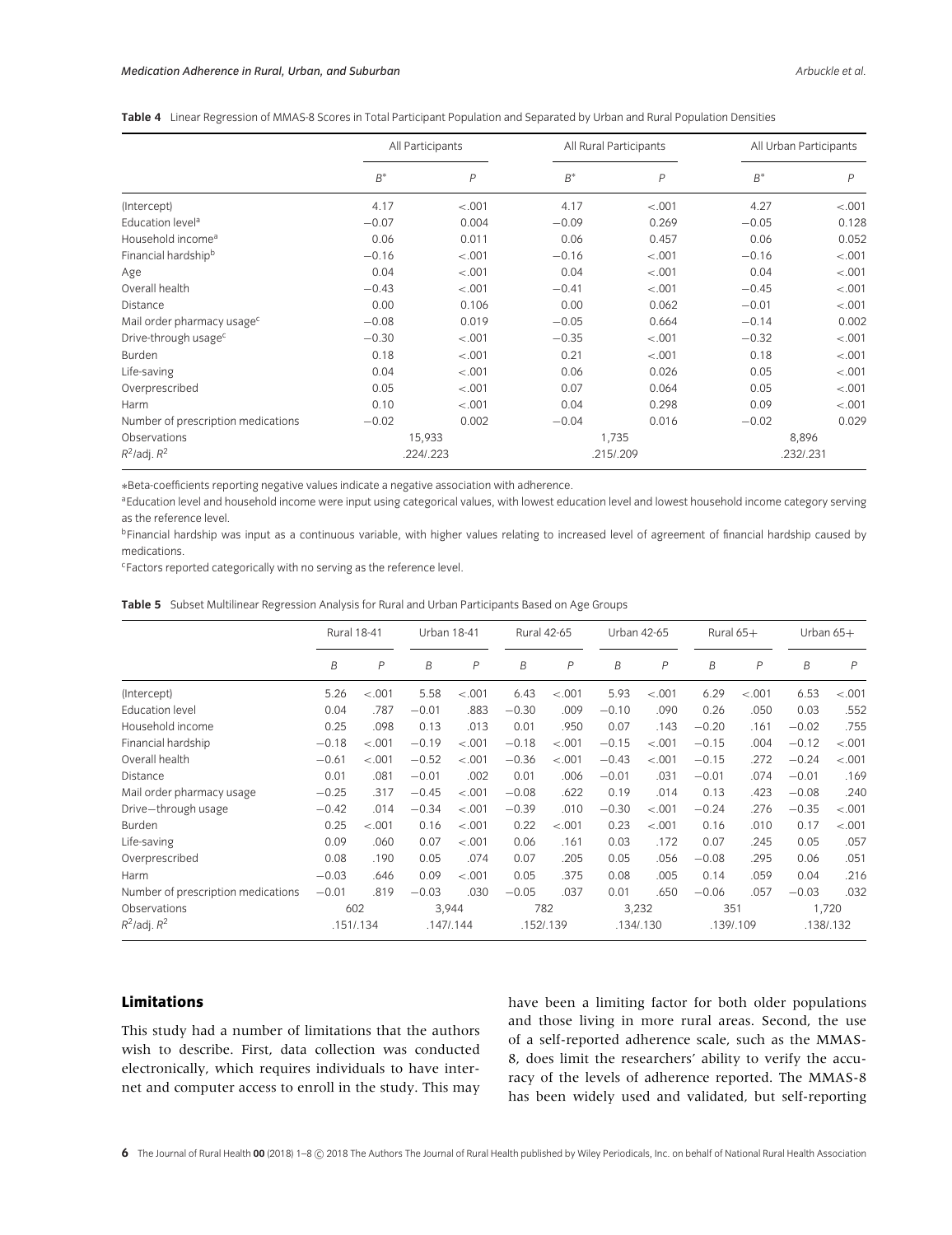of adherence without incorporation of additional metrics has potential limitations. Additionally, the data collected only allowed researchers to report correlations between individual factors and adherence. The nature of the data collected does not allow researchers to determine if each factor is causative in nature, which would require additional data collection. Last, it is important to note that each subgroup did not contain the same number of responses.

## **Conclusion**

The percentage of participants falling into the low adherence category, approximately 50%, is similar between rural, urban, and suburban dwellers. This finding is similar to previous research in medication adherence and is generally concerning. When comparing factors impacting adherence between rural and urban individuals and those of different age clusters, distinct overall factors influencing adherence were identified for each group. However, many adherence interventions to date target a single variable identified as a potential factor that impacts adherence. Based on the results of this study, adherence interventions should be further individualized, particularly when considering population density and age.

Development of screening tools and targeted adherence approaches may increase the success of such adherence interventions. One factor that should be evaluated among all participants is the impact of financial hardship on medication use, as all participant groups had negative associations between financial hardship and adherence. Additionally, the use of the drive-through at local pharmacies should be further reviewed, as the reported use of such services was negatively associated with adherence across all participant groups.

#### **References**

- 1. Osterberg L, Blaschke T. Adherence to medication. *N Engl J Med*. 2005;353(5):487-497.
- 2. Bijlsma MJ, Vansteelandt S, Janssen F, Hak E. The effect of adherence to statin therapy on cardiovascular mortality: quantification of unmeasured bias using falsification end-points. *BMC Public Health*. 2016;16(303):1-8.
- 3. Horwitz RI, Horwitz SM. Adherence to treatment and health outcomes. *Arch Intern Med*. 1993;153(16):1863- 1868.
- 4. Horwitz RI, Viscoli CM, Berkman L, et al. Treatment adherence and risk of death after a myocardial infarction. *Lancet*. 1990;336(8714):542-545.
- 5. Krivoy A, Balicer RD, Feldman B, et al. Adherence to antidepressants is associated with lower mortality: a

4-year population-based cohort study. *J Clin Psychiat*. 2016;77(5):e566-e572.

- 6. McDonnell PJ, Jacobs MR. Hospital admissions resulting from preventable adverse drug reactions. *Ann Pharmacother*. 2002;36(9):1331-1336.
- 7. Rasmussen JN, Chong A, Alter DA. Relationship between adherence to evidence-based pharmacotherapy and longterm mortality after acute myocardial infarction. *JAMA*. 2007;297(2):177-186.
- 8. Sokol MC, McGuigan KA, Verbrugge RR, Epstein RS. Impact of medication adherence on hospitalization risk and healthcare cost. *Med Care*. 2005;43(6):521-530.
- 9. DiMatteo MR. Variations in patients' adherence to medical recommendations: a quantitative review of 50 years of research. *Med Care*. 2004;42(3):200-209.
- 10. Reach G. Is there an impatience genotype leading to non-adherence to long-term therapies? *Diabetologia*. 2010;53(8):1562-1567.
- 11. Brunner R, Dunbar-Jacob J, Leboff MS, et al. Predictors of adherence in the women's health initiative calcium and vitamin D trial. *Behav Med*. 2009;34(4):145-155.
- 12. Molloy GJ, Perkins-Porras L, Strike PC, Steptoe A. Social networks and partner stress as predictors of adherence to medication, rehabilitation attendance, and quality of life following acute coronary syndrome. *Health Psychol*. 2008;27(1):52-58.
- 13. Kennedy J, Tuleu I, Mackay K. Unfilled prescriptions of Medicare beneficiaries: prevalence, reasons, and types of medicines prescribed. *J Manag Care Pharm*. 2008;14(6):553-560.
- 14. Chapman RH, Petrilla AA, Benner JS, Schwartz JS, Tang SS. Predictors of adherence to concomitant antihypertensive and lipid-lowering medications in older adults: a retrospective, cohort study. *Drugs Aging*. 2008;25(10):885- 892.
- 15. Jones G. Prescribing and taking medicines. *Brit Med J*. 2003;327(7419):819.
- 16. Haveman R, Blank R, Moffitt R, Smeeding T, Wallace G. The war on poverty: measurement, trends, and policy. *J Policy Anal Manage*. 2015;34(3):593-638.
- 17. Anderson TJ, Saman DM, Lipsky MS, Lutfiyya MN. A cross-sectional study on health differences between rural and non-rural U.S. counties using the county health rankings. *BMC Health Serv Res*. 2015;15(441):1-8.
- 18. Eberhardt MS, Pamuk ER. The importance of place of residence: examining health in rural and nonrural areas. *Am J Public Health*. 2004;94(10):1682-1686.
- 19. United States Department of Agriculture Economic Research Service. Rural economy and population, 2017. Available at: https://www.ers.usda.gov/topics/naturalresources-environment/. Accessed April 27, 2017.
- 20. Goeres LM, Gille A, Furuno JP, et al. Rural-urban differences in chronic disease and drug utilization in older oregonians. *J Rural Health*. 2016;32(3):269-279.